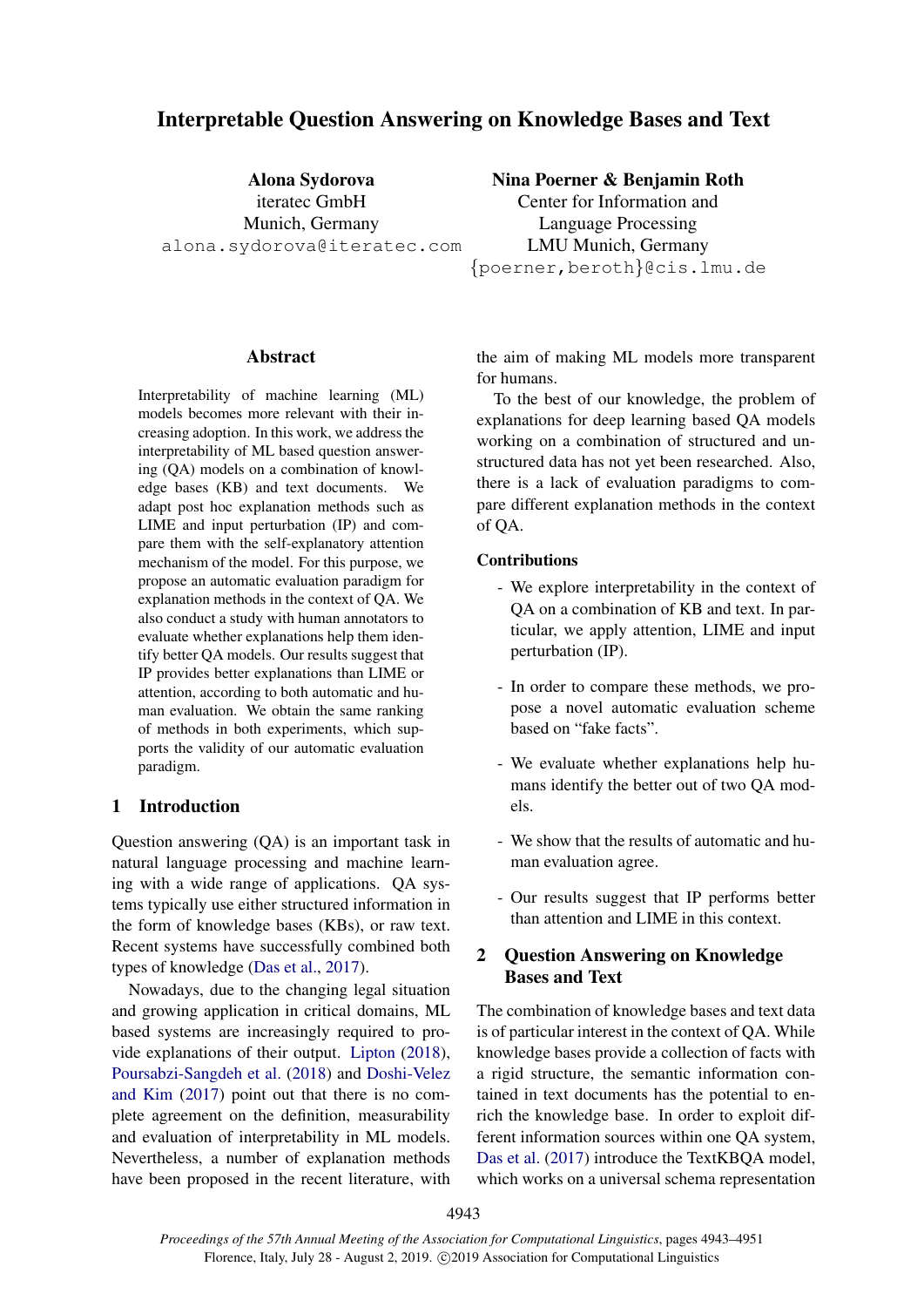<span id="page-1-0"></span>

Figure 1: Overview of the TextKBQA model architecture.

[\(Riedel et al.,](#page-8-1) [2013\)](#page-8-1) of a KB and text documents. They state that "individual data sources help fill the weakness of the other, thereby improving overall performance" and conclude that "the amalgam of both text and KB is superior than KB alone." Their model solves the so-called *cloze questions* task, i.e., filling in blanks in sentences. For example, the answer to *"Chicago is the third most populous city in blank ."* would be the entity *the USA*. The model has a KB and a number of raw text sentences at its disposal. [Das et al.](#page-7-0) [\(2017\)](#page-7-0) use Freebase [\(Bollacker et al.,](#page-7-3) [2008\)](#page-7-3) as KB (8.0M facts) and ClueWeb [\(Gabrilovich et al.,](#page-7-4) [2013\)](#page-7-4) as raw text source (0.3M sentences). They test on question-answer pairs from SPADES [\(Bisk et al.,](#page-7-5) [2016\)](#page-7-5) (93K queries).

The TextKBQA model (Figure [1\)](#page-1-0) is a key-value memory network that uses distributed representations for all entities, relations, textual facts and input questions. Every memory cell corresponds to one KB fact or one textual fact, which are encoded as key-value pairs [\(Miller et al.,](#page-7-6) [2016\)](#page-7-6).

Every KB fact is a triple consisting of a subject s, an object  $o$  and the relation  $r$  between these entities. s, r, o are embedded into real-valued vectors  $s, r, o$ . The memory key is the concatenation of subject and relation embedding:  $\mathbf{k} = [\mathbf{s}; \mathbf{r}] \in \mathbb{R}^{2d}$ . The memory value is the embedding of the object:  $\mathbf{v} = \mathbf{o} \in \mathbb{R}^d$ . Textual facts are sentences that contain at least two entities. They are also represented as triples, where the relation is a token sequence:  $(s, [w_1, ..., arg_1, ..., arg_2, ..., w_n], o)$ . To convert the sentence into a vector, arg1 and  $arg2$  are replaced by s and  $blank$  re-

spectively. Then, the sequence is processed by a bidirectional LSTM. Its last states are concatenated to form the memory key  $k$  $\frac{1}{[LSTM}([w_1, ..., w_n]); \frac{1}{LSTM}([w_1, ..., w_n])]$  $\mathbb{R}^{2d}$ . The memory value is  $\mathbf{v} = \mathbf{0}$ , as before.

A question  $q = [w_1, ..., e, ..., blank_-, ..., w_n]$  is transformed into a distributed representation  $q \in$  $\mathbb{R}^{2d}$  using the same bidirectional LSTM as before. In this way, KB and textual facts as well as queries are in the same  $\mathbb{R}^{2d}$  space.

Given q and a set of relevant facts, represented by key-value pairs  $(k, v)$ . TextKBOA performs multi-hop attention. More specifically, the context vector  $\mathbf{c}_0$  is set to q. In every iteration (*hop*) t, a new context vector  $\mathbf{c}_t$  is computed as:

$$
\mathbf{c}_{t} = W_{t}(\mathbf{c}_{t-1} + W_{p} \sum_{(k,v) \in \mathcal{M}} \text{softmax}(\mathbf{c}_{t-1} \cdot \mathbf{k}) \mathbf{v})
$$
\n(1)

where  $W_p$ ,  $W_t$  are weight matrices. In practice,  $M$  contains only facts that share an entity with the query. The result of the last hop is fed into a fullyconnected layer to produce a vector  $\mathbf{b} \in \mathbb{R}^d$ . Then, the inner product between b and all entity embeddings is taken. The entity with the highest inner product is chosen as the model's answer  $a_{\alpha}$ .

We train the TextKBQA model using the datasets described above. We limit the number of textual facts per query to 500, since only 35 out of 1.8M entities in the dataset have more than 500 textual facts. Apart from this modification, we use the exact same implementation and training setup as in [Das et al.](#page-7-0) [\(2017\)](#page-7-0). Our final model achieves an  $F_1$  score of 41.59 on the dev dataset and 40.27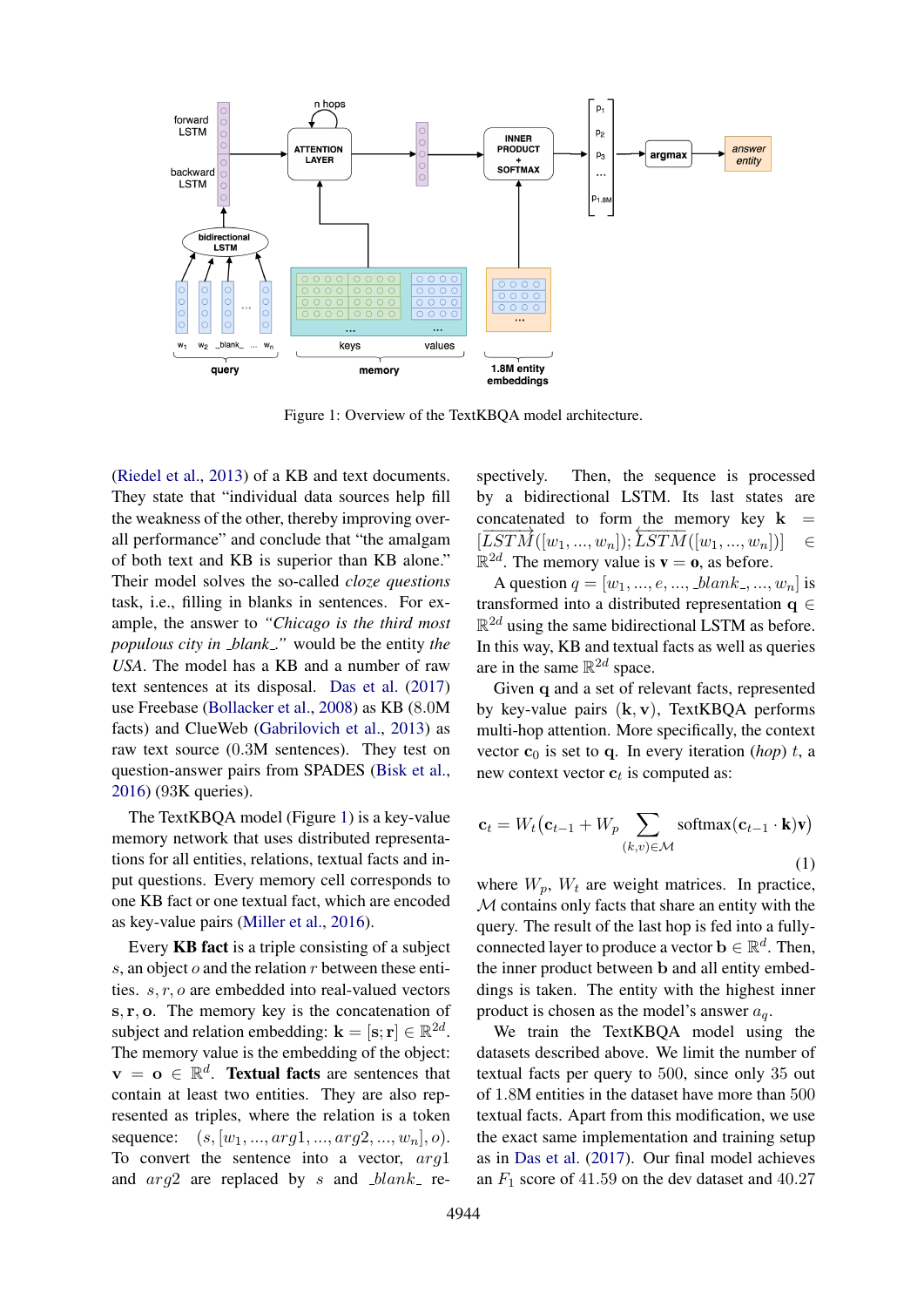on the test dataset, which is slightly better than the original paper (41.1 and 39.9, respectively).

#### 3 Explanation methods

We first present some important notation and give a working definition of an explanation method.

Formally, let  $F$  be a database consisting of all KB and textual facts:  $\mathbb{F} = \mathbb{F}_{KB} \cup \mathbb{F}_{text}$ . Furthermore, let  $\mathcal E$  be a set of **entities** that are objects and subjects in  $\mathbb{F}$ , and let  $\mathcal{R}$  be a set of **relations** from  $\mathbb{F}_{KB}$ . In the following we will use a general notation  $f$  for a fact from  $\mathbb{F}$ , distinguishing between KB and textual facts only when necessary.

Let q be a **query**, and  $\mathcal{F} \subseteq \mathbb{F}$  the corresponding set of facts, such that for  $\forall f \in \mathcal{F}$  holds:  $subject_f \in q$ . Let  $TextKBQA$  be a function computed by the TextKBQA model and  $a_q$  =  $TextKBQA(q, \mathcal{F}), a_q \in \mathcal{E}$ , the predicted answer to the query q. Note that  $a_q$  is not necessarily the ground truth answer for q.

Analogously to [Poerner et al.](#page-8-2) [\(2018\)](#page-8-2), we give the following definition: an *explanation method* is a function  $\phi(f, a_q, q, \mathcal{F})$  that assigns real-valued relevance scores to facts  $f$  from  $\mathcal F$  given an input query q and a target entity  $a_q$ . If  $\phi(f_1, a_q, q, \mathcal{F})$  $\phi(f_2, a_q, q, \mathcal{F})$  then fact  $f_1$  is of a higher relevance for  $a_q$  given q and F than fact  $f_2$ .

#### 3.1 Attention Weights

The attention mechanism provides an explanation method which is an integral part of the TextKBQA architecture.

We formally define the explanation method attention weights as:

$$
\phi_{aw}(f, a_q, q, \mathcal{F}) = \text{softmax}(K_{\mathcal{F}} \cdot \mathbf{q})_f \quad (2)
$$

where  $K_F$  is a matrix whose rows are key vectors of facts in  $\mathcal{F}$ .

Since the TextKBQA model takes three attention hops per query,  $\phi_{aw}$  can be extended as follows: On the one hand, we can take attention weights from the first, second or third (=last) hops. Intuitively, attention weights from the first hop reflect the similarity of fact keys with the original query, while attention weights from the last hop reflect the similarity of fact keys with the summarized context from all previous iterations. On the other hand, some aggregation of attention weights could also be a plausible explanation method. For every fact, we take the mean attention weight over

hops to be its average relevance in the reasoning process.

Taking into account the above considerations we redefine  $\phi_{aw}$ :

### $-$  attention weights at hop *:*

$$
\phi_{aw_j}(f, a_q, q, \mathcal{F}) = \text{softmax}(K_{\mathcal{F}} \cdot \mathbf{c}_{j-1})_f \qquad (3)
$$

#### − average attention weights:

$$
\phi_{aw_{avg}}(f, a_q, q, \mathcal{F}) = \frac{1}{h} \sum_{j=1}^{h} \text{softmax}(K_{\mathcal{F}} \cdot \mathbf{c}_{j-1})_f
$$
\n(4)

where  $h$  is the number of hops.

## 3.2 LIME

LIME (Local Interpretable Model-Agnostic Explanations) is a model-agnostic explanation method [\(Ribeiro et al.,](#page-8-3) [2016\)](#page-8-3). It approximates behavior of the model in the vicinity of an input sample with the help of a less complex, interpretable model.

LIME requires a mapping from original features (used by TextKBQA) to an interpretable representation (used by LIME). For this purpose we use binary "bag of facts" vectors, analogously to the idea of bag of words: a vector  $z \in \{0,1\}^{|\mathcal{F}|}$  indicates presence or absence of a fact f from  $\mathcal{F}$ . The reverse mapping is straightforward.

We first turn the original fact set  $\mathcal F$  into an interpretable representation  $z$ . Every entry of this vector represents a fact from  $F$ . Then we sample vectors  $z'$  of the same length  $|\mathcal{F}|$  by drawing facts from  $F$  using the Bernoulli distribution with  $p = 0.5$ . In every z' vector, the presence or absence of facts is encoded as 1 or 0, respectively. We set the number of samples to 1000 in our experiments.

For every  $z'$ , we obtain the corresponding original representation  $\mathcal{F}'$  and give this reduced input to the TextKBQA model. Note that the query q remains unchanged. We are interested in the probability that  $a_q$  is still the predicted answer to the query q, given facts  $\mathcal{F}'$  instead of  $\mathcal{F}$ . In the TextKBQA model, this probability is obtained from the inner product of b and the entity embedding matrix  $E$  at position  $a_q$ . We define this step as a function  $logit(q, \mathcal{F}, a_q) = (E \cdot \mathbf{b})_{aq}$ .

We gather the outputs of  $logit(q, \mathcal{F}', a_q)$  for all sampled instances, together with the corresponding binary vectors, into a dataset  $Z$ . Then, we train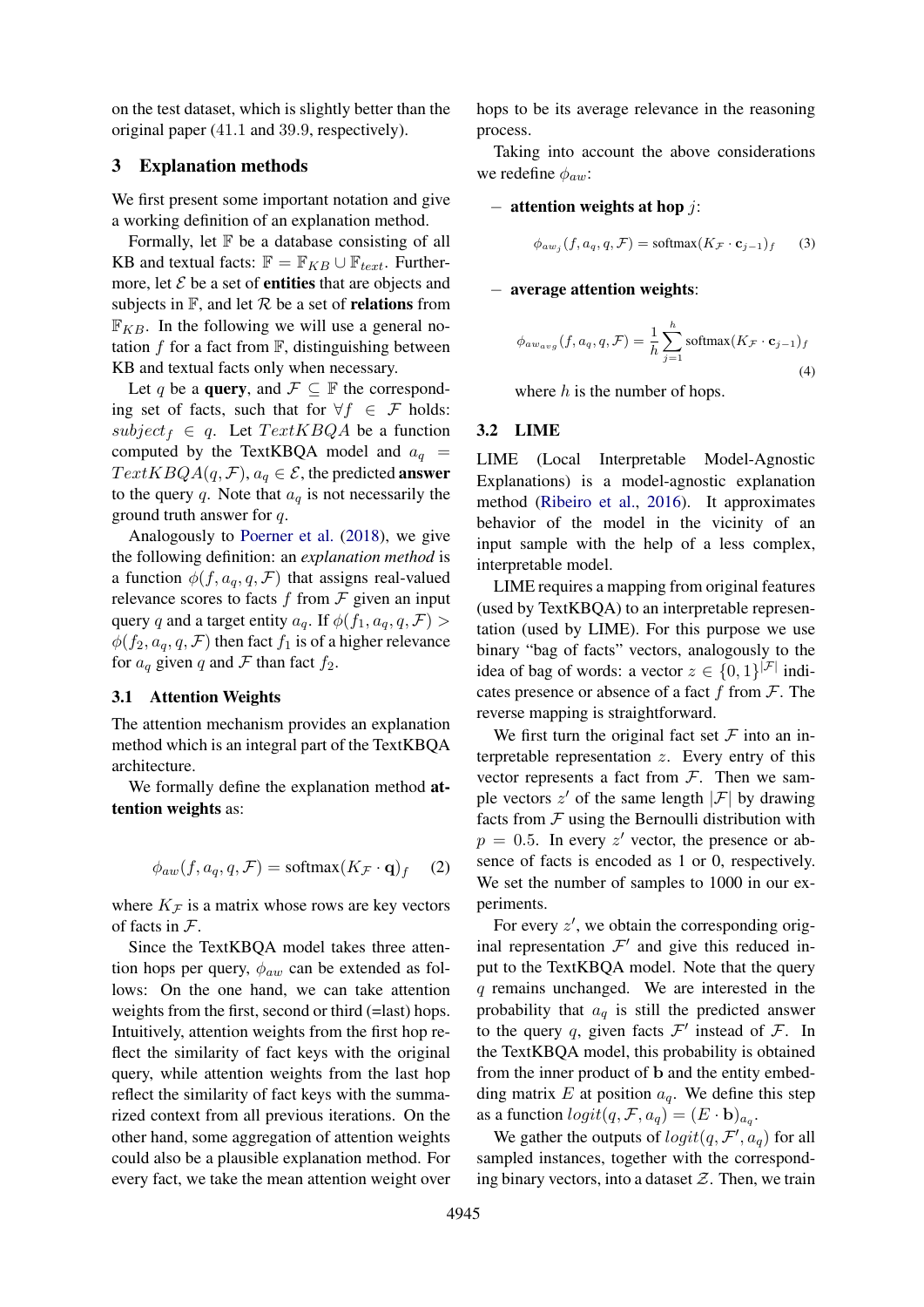a linear model on  $Z$  by optimizing the following equation:

$$
\xi(q, \mathcal{F}) = \operatorname*{argmin}_{g \in G} \mathcal{L}(logit, g) \tag{5}
$$

where  $\mathcal L$  is ordinary least squares and  $G$  is the class of linear models, such that  $g(z') = w_g \cdot z'.^1$  $g(z') = w_g \cdot z'.^1$ 

From the linear model  $g$ , we extract a weight vector  $w_g \in \mathbb{R}^{|\mathcal{F}|}$ . This vector contains LIME relevance scores for facts in  $\mathcal F$  given  $a_q$  and  $q$ . We formally define the LIME explanation method for the TextKBQA model as follows:

$$
\phi_{lime}(f, a_q, q, \mathcal{F}) = w_{g,f} \tag{6}
$$

#### 3.3 Input Perturbation Method

Another explanation method is input perturbation (IP), originally proposed by [Li et al.](#page-7-7) [\(2016\)](#page-7-7), who apply it on a sentiment analysis task. They compute relevance scores for every word in a dictionary as the average relative log-likelihood difference that arises when the word is replaced with a baseline value. This method cannot be directly applied to QA, because the same fact can be highly relevant for one query and irrelevant for another. Therefore, we constrain the computation of loglikelihood differences to a single data sample (i.e., a single query).

We formally define the **input perturbation** (IP) explanation method as follows:

$$
\phi_{ip}(f, a_q, q, \mathcal{F}) = \frac{logit(q, \mathcal{F}, a_q) - logit(q, \mathcal{F} \setminus \{f\}, a_q)}{logit(q, \mathcal{F}, a_q)}
$$
(7)

where *logit* is the same logit function that we used for LIME. A positive difference means that if we remove fact f when processing query  $q$ , the model's hidden vector b is less similar to the entity  $a_q$ , suggesting that the fact is relevant.

#### 4 Automatic evaluation using fake facts

This section presents our automatic evaluation approach, which is an extension of the hybrid document paradigm [\(Poerner et al.,](#page-8-2) [2018\)](#page-8-2). The major advantage of automatic evaluation in the context of explanation methods is that it does not require manual annotation.

#### 4.1 Definition of automatic evaluation

[Poerner et al.](#page-8-2) [\(2018\)](#page-8-2) create hybrid documents by randomly concatenating fragments of different documents. We adapt this paradigm to our use case in the following way:

Let q be a query and  $\mathcal F$  the corresponding set of facts. We define the corresponding hybrid fact set  $\hat{\mathcal{F}}$  as the union of  $\mathcal F$  with another disjoint fact set  $\mathcal{F}'$ :

$$
\hat{\mathcal{F}} = \mathcal{F} \cup \mathcal{F}', \text{ where } \mathcal{F} \cap \mathcal{F}' = \emptyset. \qquad (8)
$$

Conceptually,  $\mathcal{F}'$  are "fake facts". We discuss how they are created below; for now, just assume that TextKBQA is unable to correctly answer  $q$  using only  $\mathcal{F}'$ . Note that we only consider queries that are correctly answered by the model based on their hybrid fact set  $\hat{\mathcal{F}} = \mathcal{F} \cup \mathcal{F}'$ .

The next step is to obtain predictions  $a<sub>q</sub>$  for the hybrid instances and to explain them with the help of an explanation method  $\phi$ . Recall that  $\phi$ produces one relevance score per fact. The fact with the highest relevance score,  $rmax(\hat{F}, q, \phi)$ , is taken to be the most relevant fact given query  $q$ , answer  $a_q$  and facts  $\hat{\mathcal{F}}$ , according to  $\phi$ . We assume that  $\phi$  made a reasonable choice if  $rmax(\hat{F}, q, \phi)$ stems from the original fact set  $\mathcal F$  and not from the set of fake facts  $\mathcal{F}'$ .

Formally, a "hit point" is assigned to  $\phi$  if:

$$
hit(\phi, q, \hat{\mathcal{F}}) = \begin{cases} 1, & \text{if } rmax(\hat{\mathcal{F}}, q, \phi) \in \mathcal{F}, \\ 0, & \text{if } rmax(\hat{\mathcal{F}}, q, \phi) \in \mathcal{F}'. \end{cases}
$$
(9)

The pointing game accuracy of explanation method  $\phi$  is simply its number of hit points divided by the maximally possible number of hit points.

#### 4.2 Creating Fake Facts

To create fake facts for query  $q$ , we randomly sample a different query  $q'$  that has the same number of entities and gather its fact set  $\mathcal{F}'$ . We then replace subject entities in facts from  $\mathcal{F}'$  with subject entities from  $F$ . We call these "fake facts" because they do not exist in  $\mathbb{F}$ , unless by coincidence. For example, let q be *" blank was chosen to portray Patrick Bateman, a Wall Street serial killer."* and q <sup>0</sup> be *"This year Philip and blank divided Judea into four kingdoms."* Then replace subject entities Philip and Judea in facts of  $\mathcal{F}'$  by subject entities Patrick Bateman and Wall Street, respectively. E.g., the KB

<span id="page-3-0"></span><sup>&</sup>lt;sup>1</sup>We do not use a proximity measure, because, unlike the original LIME, we only sample from the facts currently present in  $F$ , and not from the whole  $F$  set.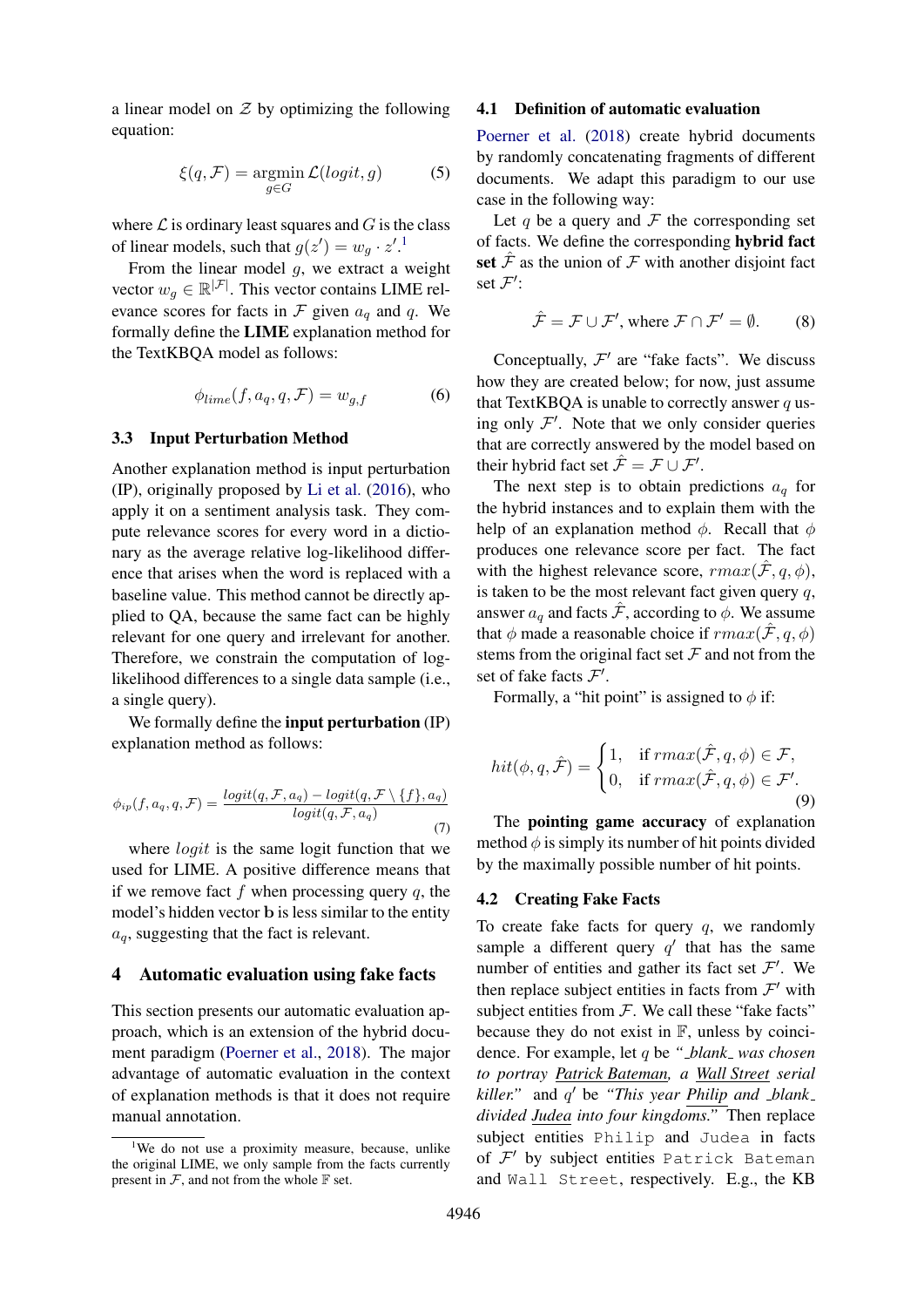<span id="page-4-0"></span>

|                                  | Facts in hybrid fact set $\hat{\mathcal{F}}$                                    |  |
|----------------------------------|---------------------------------------------------------------------------------|--|
| <b>Facts from <math>F</math></b> | Disney award.award_honor.award_winner_award.award_honor.honored_for Bambi       |  |
| (real facts)                     | Disney's Steamboat Willie premiered on November 18th 1928 at the Broadway.      |  |
|                                  | Disney film.performance.actor_film.performance.character Mickey                 |  |
|                                  | Disney film.film.directed_by.2_film.film.directed_by.1 The Opry House           |  |
| Facts from $\mathcal{F}'$        | But in the summer of 2007, Apple rocked Disney by launching the iPhone.         |  |
| (fake facts)                     | Disney fashion.clothing_size.region_fashion.clothing_size.person Frankie Rayder |  |
|                                  | The Libertarian is a Disney political party created in 1971.                    |  |
|                                  | eBay is the largest marketplace in the Disney.                                  |  |

Table 1: An example of a hybrid instance. Query: *"Walt Disney himself was the original voice of blank ."*. Answer: Mickey. Green underlined: fact with the maximal relevance score assigned by IP. Red italics: fact with the maximal relevance score assigned by average attention weights.

fact Philip people.person.gender.1 Males is turned into Patrick Bateman people.person.gender.1 Males, the textual fact "This year Herod divided Judea into four kingdoms." becomes "This year Herod divided Wall Street into four kingdoms."

Our assumption is as follows: If the model is still able to predict the correct answer despite these fake facts, then this should be due to a fact contained in  $\mathcal F$  and not in  $\mathcal F'$ . This assumption fails when we accidentally sample a fact that supports the correct answer. Therefore, we validate  $\mathcal{F}'$  by testing whether the model is able to predict the correct answer to q using just  $\mathcal{F}'$ . If this is the case, a different query  $q'$  and a different fake fact set  $\mathcal{F}'$  are sampled and the validation step is applied again. This procedure goes on until a valid  $\mathcal{F}'$  is found.

Table [1](#page-4-0) contains an example of a query with real and fake facts for which explanations were obtained by average attention weights and IP. IP assigns maximal relevance to a real fact from  $\mathcal{F}$ , which means that  $\phi_{ip}$  receives one hit point for this instance. The average attention weight method considers a fake fact from  $\mathcal{F}'$  to be the most important fact and thus does not get a hit point.

### 4.3 Experiments and results

We perform the automatic evaluation experiment on the test set, which contains 9309 questionanswer pairs in total. Recall that we discard queries that cannot be answered correctly, which leaves us with 2661 question-answer pairs. We evaluate the following explanation methods:

- $\bullet$   $\phi_{aw_1}$  attention weights at first hop
- $\phi_{aw_3}$  attention weights at third (last) hop
- $\phi_{away}$  average attention weights
- $\phi_{line}$  LIME with 1000 samples per instance
- $\phi_{ip}$  input perturbation (IP)

A baseline that samples a random fact for  $rmax(...)$  is used for reference.

Table [2](#page-5-0) shows pointing game accuracies and the absolute number of hit points achieved by all five explanation methods and the baseline. All methods beat the random baseline.

IP is the most successful explanation method with a pointing game accuracy of 0.97, and **LIME** comes second. Note that we did not tune the number of samples per query drawn by LIME, but set it to 1000. It is possible that as a consequence, queries with large fact sets are not sufficiently explored by LIME. On the other hand, a high number of samples is computationally prohibitive, as TextKBQA has to perform one inference step per sample.

Attention weights at hop 3 performs best among the attention-based methods, but worse than LIME and IP. We suspect that the last hop is especially relevant for selecting the answer entity. The poor performance of attention is in line with recent work by [Jain and Wallace](#page-7-8) [\(2019\)](#page-7-8), who also question the validity of attention as an explanation method.

We perform significance tests by means of binomial tests (with  $\alpha = 0.05$ ). Our null hypothesis is that there is no significant difference in hit scores between a given method and the nexthighest method in the ranking in Table [2.](#page-5-0) Differences are statistically significant in all cases, except for the difference between attention weights at hop 3 and average attention weights ( $p = 0.06$ ).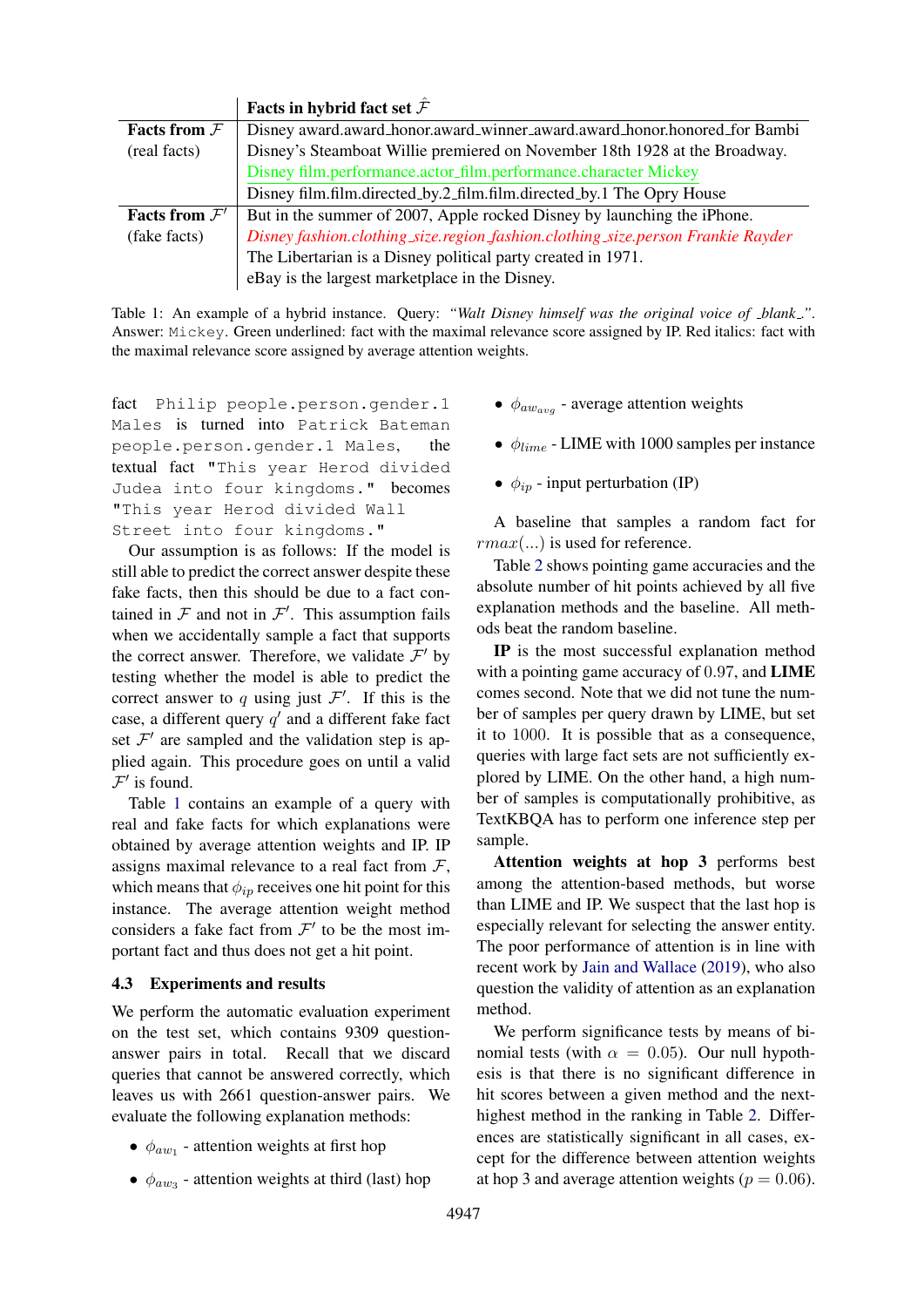<span id="page-5-0"></span>

| <b>Explanation method</b>  | <b>Hit points</b> | Pointing game acc. |
|----------------------------|-------------------|--------------------|
| attention weights at hop 1 | 1849              | 0.69               |
| attention weights at hop 3 | 2116              | 0.80               |
| average attention weights  | 2081              | 0.78               |
| LIME.                      | 2271              | 0.85               |
| ΙP                         | 2570              | 0.97               |
| random baseline            | 1458              | ი 55               |

Table 2: Hit points and pointing game accuracy. 2661 out of 9309 test set questions were used.

#### 5 Evaluation with human annotators

The main goal of explanation methods is to make machine learning models more transparent for humans. That is why we conduct a study with human annotators.

Our experiment is based on the trust evaluation study conducted by [Selvaraju et al.](#page-8-4) [\(2017\)](#page-8-4) which, in turn, is motivated by the following idea: An important goal of interpretability is increasing users' trust in ML models, and trust is directly impacted by how much a model is understood [\(Ribeiro et al.,](#page-8-3) [2016\)](#page-8-3). [Selvaraju et al.](#page-8-4) [\(2017\)](#page-8-4) develop a method to visualize explanations for convolutional neural networks on an image classification task, and evaluate this method in different ways.

One of their experiments is conducted as follows: Given two models, one of which is known to be better (e.g., to have higher accuracy), instances are chosen that are classified correctly by both models. Visual explanations for these instances are produced by the evaluated explanation methods, and human annotators are given the task of rating the reliability of the models relative to each other, based on the predicted label and the visualizations. Since the annotators see only instances where the classifiers agree, judgments are based purely on the visualizations. An explanation method is assumed to be successful if it helps annotators identify the better model. The study confirmed that humans are able to identify the better classifier with the help of good explanations.

We perform a similar study for our use case, but modify it as described below.

### 5.1 Experimental setup

We use two TextKBQA Models, which are trained differently:

• *model A* is the model used above, with a test set  $F_1$  of 40

• *model B* is a TextKBQA model with a test set  $F_1$  of 23. The lower score was obtained by training the model for fewer epochs and without pre-training in ONLYKB mode (see [\(Das et al.,](#page-7-0) [2017\)](#page-7-0)).

We only present annotators with query instances for which both models output the same answer. However, we do not restrict these answers to be the ground truth. We perform the study with three explanation methods: average attention weights, LIME and IP. We apply each of them to the same question-answer pairs, so that the explanation methods are equally distributed among tasks.

Every task contains one query and its predicted answer (which is the same for both models), and explanations for both models by the same explanation method. In contrast to image classification, it would not be human-friendly to show participants all input components (i.e., all facts), since their number can be up to 5500. Hence, we show the top5 facts with the highest relevance score. The order in which model A and model B appear on the screen (i.e., which is "left" and which is "right" in Figure [2\)](#page-6-0) is random to avoid biasing annotators.

Annotators are asked to compare both lists of top5 facts and decide which of them explains the answer better. This decision is not binary, but five options are given: *definitely left*, *rather left*, *difficult to say*, *rather right* and *definitely right*. The interface is presented in Figure [2.](#page-6-0)

25 computer science students, researchers and IT professionals took part in our study and annotated 600 tasks in total.

#### 5.2 Results

As shown in Table [3,](#page-7-9) the answer *difficult to say* is the most frequent one for all explanation methods. For attention weights and LIME there is a clear trend that, against expectations, users found fact lists coming from model B to be a better explanation. The total share of votes for *definitely*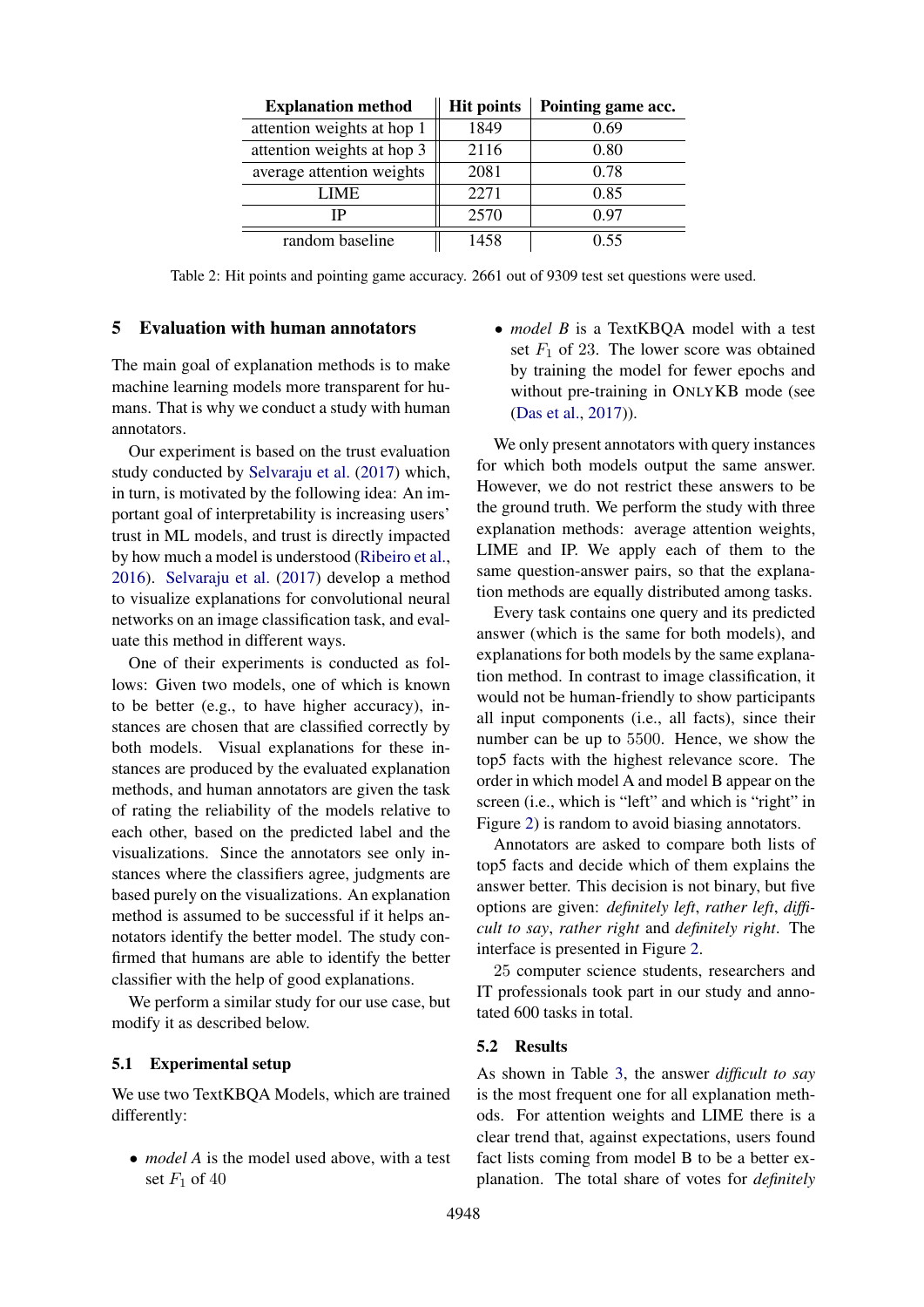<span id="page-6-0"></span>

| Question:                                                                                             | And Jacob came into |                                                      |  |  |  |
|-------------------------------------------------------------------------------------------------------|---------------------|------------------------------------------------------|--|--|--|
| Answer <sup>.</sup>                                                                                   | Egypt               |                                                      |  |  |  |
| Which list of facts explains the answer to the query better: facts on the left or facts on the right? |                     |                                                      |  |  |  |
| Left                                                                                                  |                     | Right                                                |  |  |  |
| • Now Jacob awaked out from Egypt.                                                                    |                     | • Jacob people deceased Ibrahimi Mosque              |  |  |  |
| • So Jacob went down to Egypt.                                                                        |                     | • Jacob people deceased Egypt                        |  |  |  |
| • Then Jacob went into Egypt.                                                                         |                     | • Jacob people marriage spouse Bilhah                |  |  |  |
| • Jacob had to serve through Esau.                                                                    |                     | • Jacob people marriage spouse Leah                  |  |  |  |
| • And Jacob went into Egypt.                                                                          |                     | · Jacob people marriage spouse Rachel                |  |  |  |
| Definitely left                                                                                       | <b>Rather left</b>  | Difficult to say<br>Rather right<br>Definitely right |  |  |  |

Figure 2: Interface for the human annotation study.

*model B* and *rather model B* makes up 49.5% for attention weights and 29% for LIME, while *definitely model A* and *rather model A* gain 19.5% and 23.5%, respectively. In contrast to that, IP achieves a higher share of votes for model A than for model B: 16.5% vs. 10.5%.

Analogously to [Selvaraju et al.](#page-8-4) [\(2017\)](#page-8-4), we compute an aggregate score that expresses how much an explanation method helps users to identify the better model. Votes are weighted in the following way: *definitely model A* +1, *definitely model A*  $+0.75$ , *difficult to say*  $+0.5$ , *rather model B*  $+0.25$ and *definitely model B* +0. We then compute a weighted average of votes for all tasks per explanation method. In this way, scores are bounded in  $[0, 1]$  like the values of the hit score function used for the automatic evaluation. Values smaller than 0.5 indicate that the less accurate model B was trusted more, while values larger than 0.5 represent a higher level of trust in the more accurate model A. According to this schema, attention weights achieve a score of 0.386 and LIME achieves a score of 0.476. The score of the IP method is 0.524, which means that participants were able to identify the better model A when explanations were given by IP.

Significance tests show that while attention weights perform significantly worse than other methods, the difference between LIME and IP is insignificant, with  $p = 0.07$ . A larger sample of data and/or more human participants may be necessary in this case.

We also collected feedback from participants and performed qualitative analysis on the evaluated fact lists. The preference for the *difficult to* *say* option can be explained by the fact that in many cases, both models were explained with the same or very similar fact lists. In particular, we found that IP provided identical top five fact lists in 120 out of 200 tasks. In the case of attention weights and LIME, this occurs only in 9 and 10 cases out of 200 tasks.

Another problem mentioned by annotators was that KB facts are not intuitive or easy to read for humans that have not dealt with such representations before. It would be interesting to explore if some additional preprocessing of facts would lead to different results. For example, KB facts could be converted into natural language sentences, while textual facts could be presented with additional context like the previous and the next sentences from the original document. We leave such preprocessing to future work.

# 6 Related work

[Rychalska et al.](#page-8-5) [\(2018\)](#page-8-5) estimate relevance of words in queries with LIME to test the robustness of QA models. However, they do not analyze the importance of the facts used by these QA systems.

[Abujabal et al.](#page-7-10) [\(2017\)](#page-7-10) present a QA system called QUINT that provides a visualization of how a natural language query is transformed into formal language and how the answer is derived. However, this system works only with knowledge bases and the explanatory system is its integral part, i.e., it cannot be reused for other models. [Zhou et al.](#page-8-6) [\(2018\)](#page-8-6) propose an out-of-the-box interpretable QA model that is able to answer multirelation questions. This model is explicitly designed to work only with KBs. Another approach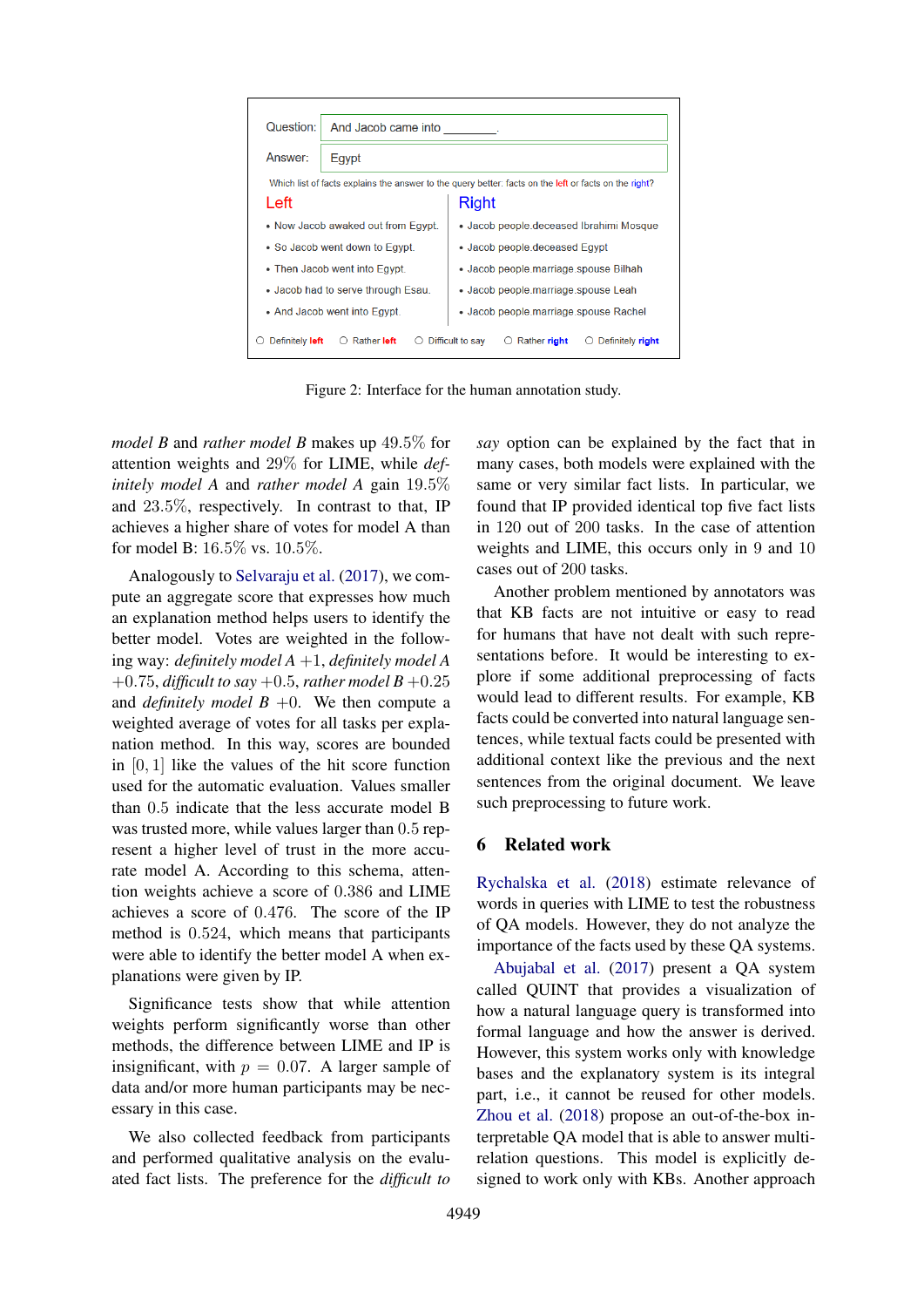<span id="page-7-9"></span>

|                    | avg. attention weights | <b>LIME</b> | <b>TP</b> |
|--------------------|------------------------|-------------|-----------|
| definitely model A | $6.0\%$                | $6.5\%$     | $5.0\%$   |
| rather model A     | 13.5%                  | 17.0%       | 11.5%     |
| difficult to say   | 31.0%                  | 47.5%       | 73.0%     |
| rather model B     | 28.0%                  | 18.5%       | $9.0\%$   |
| definitely model B | 21.5%                  | $10.5\%$    | $1.5\%$   |
| aggregate score    | 0.386                  | 0.476       | 0.524     |

Table 3: Percentage distribution of votes, and aggregate score, from the human annotation study.

for interpretable QA with multi-hop reasoning on knowledge bases is introduced by [Murugan et al.](#page-7-11) [\(2018\)](#page-7-11). They claim that the transparent nature of attention distributions across reasoning steps allows humans to understand the model's behavior.

To the best of our knowledge, the interpretability of QA models that combine structured and unstructured data has not been addressed yet. Even in the context of KB-only QA models, no comprehensive evaluation of different explanation methods has been performed. The above-mentioned approaches also lack empirical evaluation with human annotators, to estimate how useful the explanations are to non-experts.

# 7 Conclusions

We performed the first evaluation of different explanation methods for a QA model working on a combination of KB and text. The evaluated methods are attention, LIME and input perturbation. To compare their performance, we introduced an automatic evaluation paradigm with fake facts, which does not require manual annotations. We validated the ranking obtained with this paradigm through an experiment with human participants, where we observed the same ranking. Based on the outcomes of our experiments, we recommend the IP method for the TextKBQA model, rather than the model's self-explanatory attention mechanism or LIME.

#### References

- <span id="page-7-10"></span>Abdalghani Abujabal, Rishiraj Saha Roy, Mohamed Yahya, and Gerhard Weikum. 2017. [Quint: Inter](https://doi.org/10.18653/v1/D17-2011)[pretable question answering over knowledge bases.](https://doi.org/10.18653/v1/D17-2011) In *Proceedings of the 2017 Conference on Empirical Methods in Natural Language Processing: System Demonstrations*, pages 61–66. Association for Computational Linguistics.
- <span id="page-7-5"></span>Yonatan Bisk, Siva Reddy, John Blitzer, Julia Hockenmaier, and Mark Steedman. 2016. [Evaluating in-](https://doi.org/https://doi.org/10.18653/v1/d16-1214)

[duced ccg parsers on grounded semantic parsing.](https://doi.org/https://doi.org/10.18653/v1/d16-1214) In *Proceedings of the 2016 Conference on Empirical Methods in Natural Language Processing*, Austin, TX.

- <span id="page-7-3"></span>Kurt D. Bollacker, Colin Evans, Praveen Paritosh, Tim Sturge, and Jamie Taylor. 2008. [Freebase: a col](https://doi.org/https://doi.org/10.1145/1376616.1376746)[laboratively created graph database for structuring](https://doi.org/https://doi.org/10.1145/1376616.1376746) [human knowledge.](https://doi.org/https://doi.org/10.1145/1376616.1376746) In *SIGMOD Conference*.
- <span id="page-7-0"></span>Rajarshi Das, Manzil Zaheer, Siva Reddy, and Andrew McCallum. 2017. [Question answering on knowl](https://doi.org/10.18653/v1/P17-2057)[edge bases and text using universal schema and](https://doi.org/10.18653/v1/P17-2057) [memory networks.](https://doi.org/10.18653/v1/P17-2057) In *Proceedings of the 55th Annual Meeting of the Association for Computational Linguistics (Volume 2: Short Papers)*, pages 358– 365. Association for Computational Linguistics.
- <span id="page-7-2"></span>Finale Doshi-Velez and Been Kim. 2017. [Towards a](https://arxiv.org/abs/1702.08608) [rigorous science of interpretable machine learning.](https://arxiv.org/abs/1702.08608) *arXiv preprint*. ArXiv:1702.08608v2.
- <span id="page-7-4"></span>Evgeniy Gabrilovich, Michael Ringgaard, and Amarnag Subramanya. 2013. [Facc1: Freebase annotation](https://lemurproject.org/clueweb09/) [of clueweb corpora, version 1 \(release date 2013-06-](https://lemurproject.org/clueweb09/) [26, format version 1, correction level 0\).](https://lemurproject.org/clueweb09/)
- <span id="page-7-8"></span>Sarthak Jain and Byron C. Wallace. 2019. Attached and is not explanation. *arXiv preprint*. [tention is not explanation.](http://arxiv.org/abs/1902.10186) ArXiv:1902.10186.
- <span id="page-7-7"></span>Jiwei Li, Will Monroe, and Dan Jurafsky. 2016. [Un](http://arxiv.org/abs/1612.08220)[derstanding neural networks through representation](http://arxiv.org/abs/1612.08220) [erasure.](http://arxiv.org/abs/1612.08220) *arXiv preprint*. ArXiv:1612.08220.
- <span id="page-7-1"></span>Zachary Chase Lipton. 2018. [The mythos of model](https://doi.org/10.1145/3236386.3241340) [interpretability.](https://doi.org/10.1145/3236386.3241340) *Queue*, 16(3):30:31–30:57.
- <span id="page-7-6"></span>Alexander H. Miller, Adam Fisch, Jesse Dodge, Amir-Hossein Karimi, Antoine Bordes, and Jason Weston. 2016. [Key-value memory networks for di](https://doi.org/10.18653/v1/D16-1147)[rectly reading documents.](https://doi.org/10.18653/v1/D16-1147) In *Proceedings of the 2016 Conference on Empirical Methods in Natural Language Processing*, pages 1400–1409. Association for Computational Linguistics.
- <span id="page-7-11"></span>Selvakumar Murugan, Suriyadeepan Ramamoorthy, Vaidheeswaran Archana, and Malaikannan Sankarasubbu. 2018. [Compositional attention networks for](https://arxiv.org/abs/1810.12698) [interpretability in natural language question answer](https://arxiv.org/abs/1810.12698)[ing.](https://arxiv.org/abs/1810.12698) *arXiv preprint*. ArXiv:1810.12698.